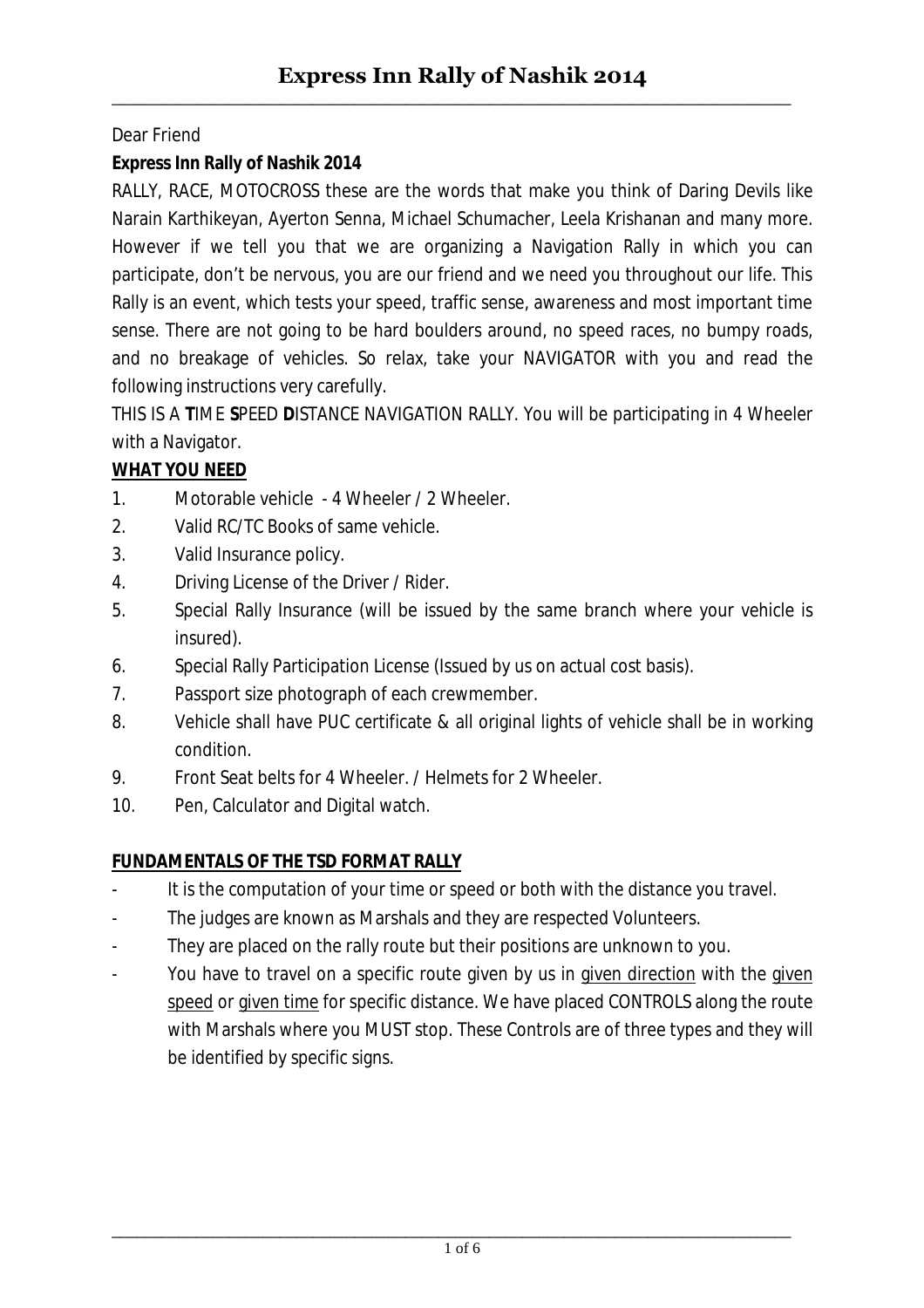# **TIME CONTROL**:

**A Banner with a red background displaying a clock** will indicate a time control. Each competitor will stop at these Time Control (T.C.) and present the Time card to the Marshal for entering the time of arrival – which will be noted on the Marshal's Register and signed by both. The time recorded will be the time of crossing the line by vehicle. To the second i.e. 11 Hrs 37 min. 03 Sec.

### **SELF TIME CONTROL**

**A Banner with a yellow background displaying a clock** will indicate a self time control. The marshal will just sign on time card and competitor has to calculate and write his / her own time on time card. Competitor can write this time before he / she reaches the next time control. This time also to be written up to Seconds.

#### **PASSAGE CONTROL:**

**A Banner with a red background displaying a stamp sign** will indicate a passage control. Each competitor will stop at these controls and present the time card to the marshal who will stamp / sign the same as a proof of the passage of the vehicle at that point. TIME WILL NOT BE NOTED.

#### **IDENTITY & ROUTE**

You will be identified by a competition number allotted to you by way of draw of lots. Your travel plan is in the form of book known as "ROAD BOOK". Each instruction in the road book is known as TULIP. These will be numbered sequentially. The distances have a least count of 10 Mtrs. The Odometer of your vehicle has a least count of 100 meters (Figure on white background of your odometer).

You can check the Odo error with the marking provided to you at briefing meeting. If your Odo reads excess than 1 Km. then the tyre size is smaller & if it reads less then the size is bigger. If the meter is within 10% error then it can be reduced by inflating or deflating tyres.

The DOT in the figure, which is at the bottom of the Tulip, indicates from where you are approaching the Tulip and the ARROW indicates the direction where you should go. (We request you to kindly use the enclosed sample road book and travel through the Tulips given with your NAVIGATOR, this will make terminology simple and easy.)

The Road Book will be given to you at the Start of the Rally and you are required to follow the road book.

Equally important with route, is TIME & SPEED. Your road book will have Time Chart at the beginning. This chart gives the details of Time/Speed you are required to maintain while traveling on route given in the Road Book.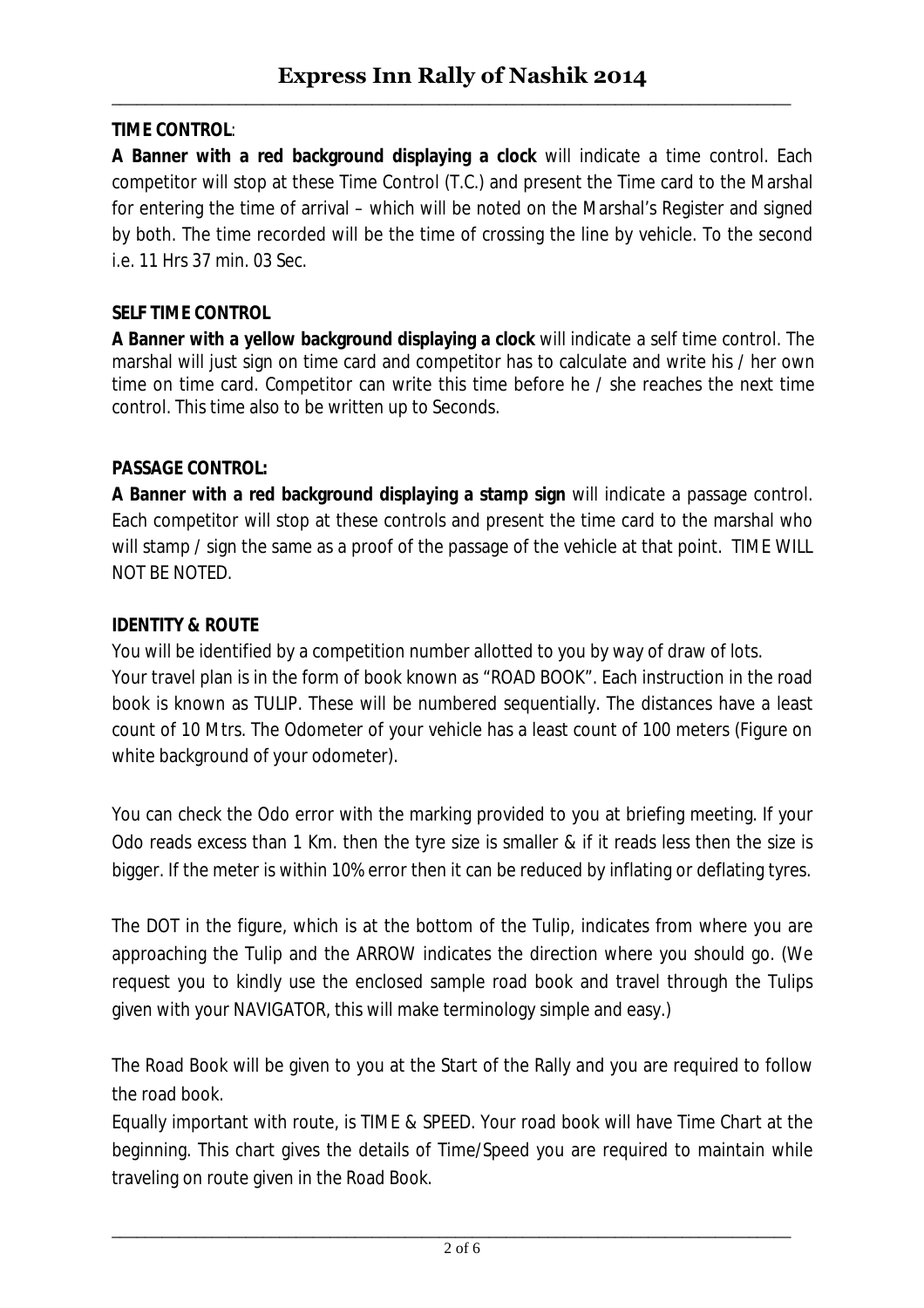| e.g. |              |          |            |  |
|------|--------------|----------|------------|--|
|      |              | DIST.    | TIME/SPEED |  |
|      | From         | To       |            |  |
|      | <b>Start</b> | 5.50 Km  | 22 Min     |  |
|      | 5.50         | 7.00 Km  | 35 KM/H    |  |
|      | 7.00         | 16.80 Km | 20 KMPH    |  |
|      | 16.80        | 30.10 Km | 27 Min     |  |

DISTANCES are given with SPEED or TIME to travel that distance. You are supposed to ideally travel **ALL THE TIME** at this given Speed/Time. You might get slow due to Traffic Signals, Traffic Jams, you may miss the route, there might be debate with your navigators etc. But don't worry it is the IDEAL Time/Speed given. It is NOT so easy to achieve it. Everybody is going to get penalized some way or other. But BE CAREFUL THAT YOU SHOULD NOT DO ANY RISKY SPEEDS ON THE ROAD AND MAKE ANY DANGER TO OTHER ROAD USERS.

All timings in this event are in 24 Hours format and to the second, that means 14'59"50 will be considered as 14' 59"50. We have calculated the ideal time you are supposed to reach from TC to TC location. This is Expected Time of Arrival (ETA) & the penalties are on basis of difference between Actual Time of Arrival (ATA) and ETA.

The penalties are explained in Supplementary Regulations (Art No. 11)

You will be timed at various TC's and your Penalties will be calculated accordingly. One example is given to understand it in a better manner.

| Comp         | Start           | <b>IDEAL</b> | TC <sub>2</sub> |            |      | <b>IDEAL</b> | TC <sub>3</sub> |         |              | <b>TOTAL</b> |
|--------------|-----------------|--------------|-----------------|------------|------|--------------|-----------------|---------|--------------|--------------|
| . No.        | TC <sub>1</sub> |              |                 |            |      |              |                 |         |              |              |
|              |                 | <b>TIME</b>  | <b>ETA</b>      | <b>ATA</b> | PEN. | <b>TIME</b>  | ETA             | ATA     | <b>PEN</b>   | <b>PEN</b>   |
|              | 8:01            | 22           | 8:23            | 8:23:05    | 5    | 15           | 8:38:05         | 8:38:05 | $\bf{0}$     | 5            |
| 2            | 8:02            | 22           | 8:24            | 8:23:58    | 4    | 15           | 8:38:58         | 8:39:00 | $\mathbf{2}$ | 6            |
| $\mathbf{3}$ | 8:03            | 22           | 8:25            | 8:25:00    | 0    | 15           | 8:40:00         | 8:39:58 | 4            | 4            |
| 4            | 8:04            | 22           | 8:26            | 8:26:01    |      | 15           | 8:41:01         | 8:41:02 | 1            | 2            |

The above example shows that the PENALTY once incurred cannot be recovered. PLEASE NOTE **you cannot reduce the late penalties by going faster or you cannot reduce the early penalties by going slower.**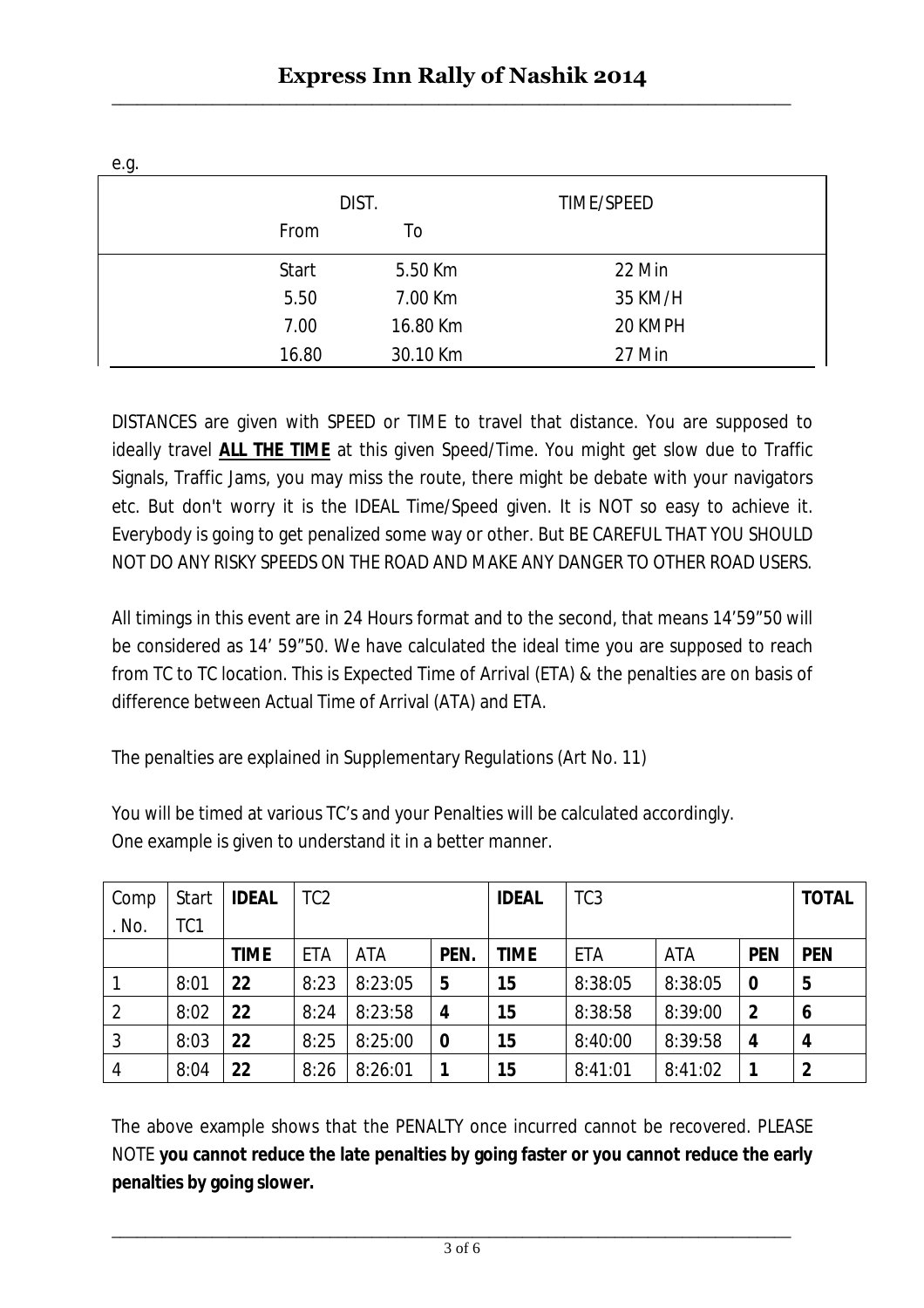The least penalty holder will be Winner of Rally (Comp. NO 4 in above example).

I hope you will understand this logic, in case of difficulties do not hesitate to come and ask us your queries. We are there to help you.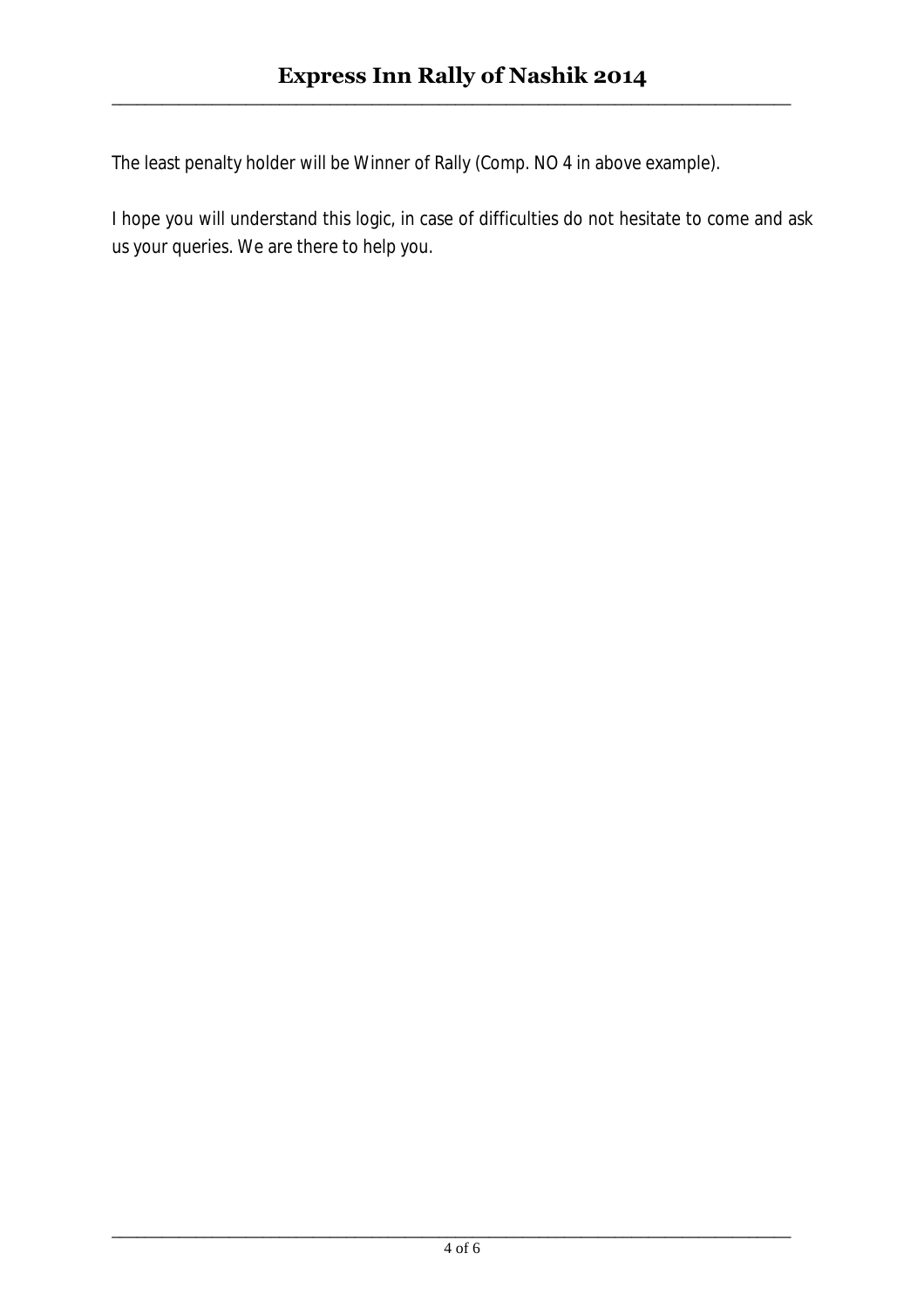### **PROGRAM OF RALLY**

1.1 Schedule

|                                                                                                                        | <b>Description</b>                                                   | <b>Venue</b>                                                                                                                          | <b>Time and Date</b>                                                   |  |  |  |
|------------------------------------------------------------------------------------------------------------------------|----------------------------------------------------------------------|---------------------------------------------------------------------------------------------------------------------------------------|------------------------------------------------------------------------|--|--|--|
| A                                                                                                                      | Entries open with publication of these Supplementary Regulation      |                                                                                                                                       |                                                                        |  |  |  |
| B                                                                                                                      | Closing of entries                                                   | Rally H.Q.<br><b>WISA</b><br>Shop 1, Galaxy Apartments,<br>Tirupati Town,<br>Near<br>Op.<br>Akashwani Tower, Gangapur<br>Road, Nashik | Friday; 26 <sup>th</sup> Sept <sup>'</sup> 2014 at<br>19.00 Hrs.       |  |  |  |
| C                                                                                                                      | <b>Publication of Entry List</b>                                     | Hotel Express Inn, Mumbai<br>Agra Road, Nashik.                                                                                       | Saturday; 27 <sup>th</sup> Sept' 2014 at<br>8.00 Hrs                   |  |  |  |
| D                                                                                                                      | Document Verification and Pre-<br>event scrutiny                     | Hotel Express Inn, Mumbai<br>Agra Road, Nashik.                                                                                       | Saturday; 27 <sup>th</sup> Sept' 2014<br>from 14.00 Hrs till 17.00 Hrs |  |  |  |
| E                                                                                                                      | Ceremonial Flag off                                                  | Hotel Express Inn, Mumbai<br>Agra Road, Nashik.                                                                                       | Saturday; 27 <sup>th</sup> Sept' 2014 at<br>18.00 Hrs                  |  |  |  |
| E                                                                                                                      | Compulsory Drivers'<br><b>Briefing</b><br>Meeting                    | Hotel Express Inn, Mumbai<br>Agra Road, Nashik.                                                                                       | Saturday; 27 <sup>th</sup> Sept' 2014 at<br>19.00 Hrs                  |  |  |  |
| F                                                                                                                      | First Stewards' Meeting<br>&<br><b>Publication of Starting Order</b> | Hotel Express Inn, Mumbai<br>Agra Road, Nashik.                                                                                       | Saturday; 27 <sup>th</sup> Sept' 2014; at<br>20.00 Hrs.                |  |  |  |
| G                                                                                                                      | Start of "Express Inn Rally of<br><b>Nashik 2014"</b>                | Hotel Express Inn, Mumbai<br>Agra Road, Nashik.                                                                                       | Sunday; $28^{th}$ Sept' 2014; at<br>08.00 Hrs.                         |  |  |  |
| H.                                                                                                                     | <b>Posting of Provisional Results</b>                                | Hotel Express Inn, Mumbai<br>Agra Road, Nashik.                                                                                       | Sunday; $28^{th}$ Sept' 2014; at<br>18.30 Hrs.                         |  |  |  |
| Results would be treated as final if no protests are lodged within 30 minutes of<br>posting of the provisional results |                                                                      |                                                                                                                                       |                                                                        |  |  |  |
| $\mathsf{I}$                                                                                                           | <b>Prize Distribution</b>                                            | Hotel Express Inn, Mumbai  <br>Agra Road, Nashik.                                                                                     | Sunday; 28 <sup>th</sup> Sept' 2014; at<br>19.15 Hrs.                  |  |  |  |

**ENTRIES:** Entry forms duly filled, confirming to these regulations along with the appropriate Fees must be submitted to the organizers not latter than 1900 Hrs. on Friday, 26<sup>th</sup> September 2014. Maximum entries restricted to 75No.s for 4 Wheelers and 50 no.s for 2 Wheelers.

**ENTRY FEES:** For 4 wheeler Rs. 2000/- for a crew of TWO PERSONS, Including Comp. License Application Fees. LATE ENTRIES WILL NOT BE ACCEPTED. (Person holding valid competition license will pay Rs. 1700/-).